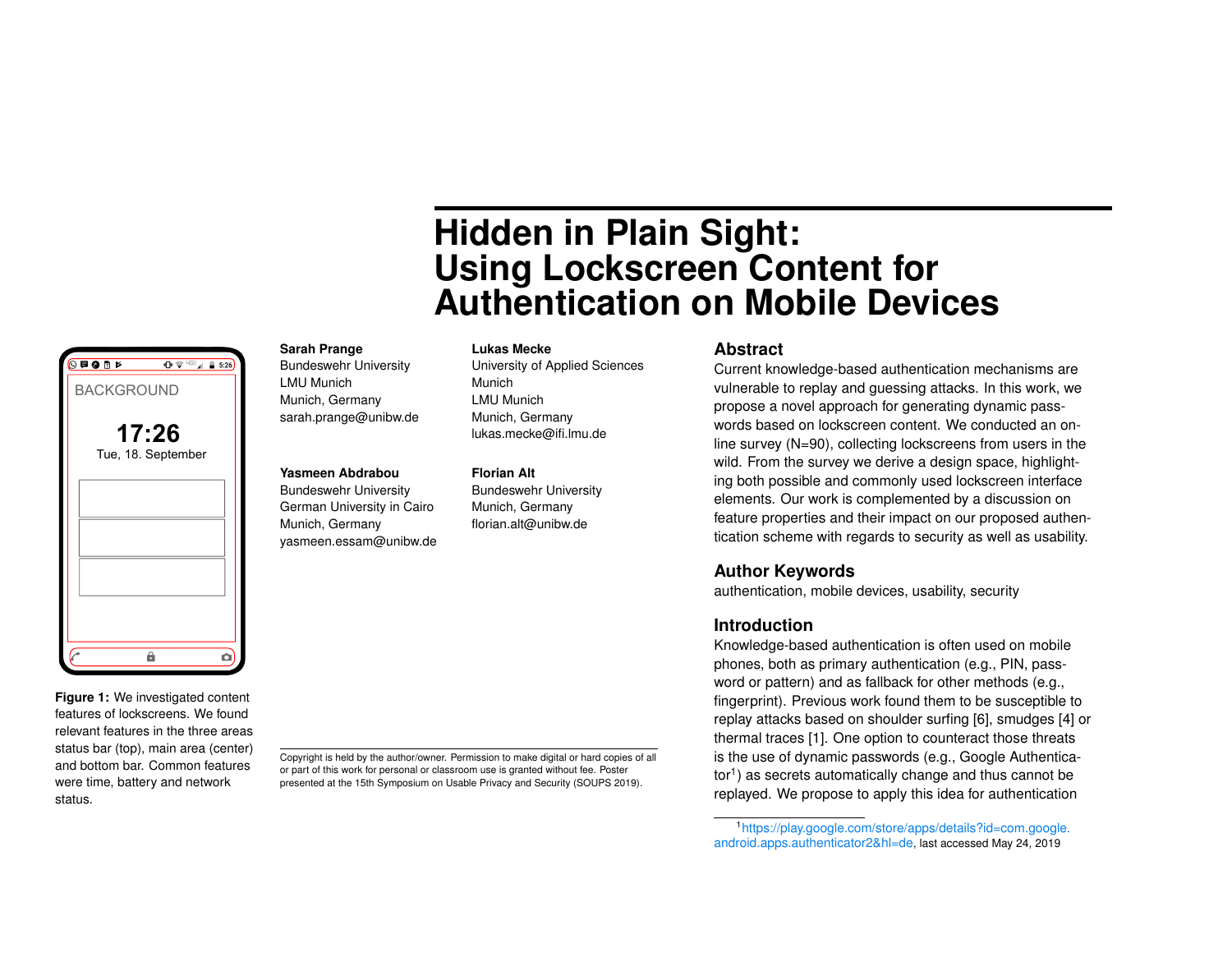on mobile devices, using lockscreen content as input for a dynamic secret. We believe this content to be suitable, as it is available before the actual login. While there are apps (e.g., Screen Lock - Time Password<sup>[2](#page-1-0)</sup>) implementing a simplified version of this, they use a static secret for every user (i.e., the time) and their security depends on the secrecy of the mechanism. In this work, we collected lockscreens (cf. Fig. [1\)](#page-0-1) from users in the wild with an online survey (N=90) to inform a design space of interface elements that can be used as a basis for generating dynamic secrets (cf. Fig. [2\)](#page-2-0). We propose a set of commonly available features and discuss how their properties impact suitability for generating dynamic passwords with regards to security as well as usability. Finally, we illustrate implications on the design of content-based mechanisms for authentication and beyond.

# **Content-Based Login**

**Example:** As a simplified example, assume a lockscreen on a phone with *13%* charge at  $5:26$ pm on  $18^{th}$  September (cf. Fig. [1\)](#page-0-1). With those features, users may choose time and charge of their phone as components for a dynamic password, yielding e.g., *052613*. Using the same features users might also reorder single elements or use them multiple times, yielding e.g., *50621331*.

## **Background & Related Work**

Conventional knowledge-based authentication mechanisms have proven their vulnerability to shoulder surfing [\[6\]](#page-4-0) and guessing attacks [\[5\]](#page-4-3). With the use of built-in device features (i.e., screen content), we can enhance knowledge-based authentication to become dynamic, hence increasing its security and thus increase its resistance to guessing attacks. *Dynamic* is being used in different contexts of security mechanisms, such as two-factor-authentication [\[2\]](#page-4-4) and one time passwords [\[7\]](#page-4-5). Research also considers picture passwords to be considered as dynamic passwords, as picture positions are randomized every time [\[13\]](#page-4-6). Furthermore, Michael W. Pinch introduced dynamic patterns with varying position of nodes [\[11\]](#page-4-7). Hang et al. [\[8\]](#page-4-8) sug-gest to add dynamics to the concept of security questions<sup>[3](#page-1-1)</sup>. While having dynamic answers, the suggested questions remain the same (e.g., "Who did you call yesterday?").

Dynamic parts have also been integrated in conventional passwords by adding time [\[10\]](#page-4-9), time and MAC address [\[12\]](#page-4-10) or even a server generated random number [\[9\]](#page-4-11). From that we learn that adding *dynamics* is a feasible mean to enhance knowledge-based authentication. For smartphone unlocking mechanisms, we believe that lockscreen content itself provides promising aspects to serve as input for dynamic authentication components. We look at the composition of users' lockscreens in more detail with this work.

## **Concept: Content-Based Authentication**

We propose authentication with dynamic secrets based on lockscreen content, more specifically, e.g., the state (e.g., time or network strength), presence (e.g., Bluetooth symbol) and appearance (e.g., background or icon color) of UI elements shown on a lockscreen. Those can be combined in a unique way to form a secret that will change together with those elements. As such, the creation strategy becomes the secret for authentication rather than the entered password itself (refer to sidebar for an example).

# **Online Survey: Exploring the Design Space**

We set out by understanding how users' lockscreens are composed. In an online survey, we collected different lockscreens as used on various devices and OS.

#### *Survey Design*

To understand the design space, we asked participants to upload a screenshot of their lockscreen<sup>[4](#page-1-2)</sup>. The survey contained 15 questions, collecting demographics (e.g., background, computer literacy), unlock mechanisms used and permission to use and publish the submitted images. The survey was distributed via university mailing lists and social media. The data collection phase lasted for 4 weeks.

<span id="page-1-1"></span><span id="page-1-0"></span><sup>2</sup>[https://play.google.com/store/apps/details?id=com.adriadevs.](https://play.google.com/store/apps/details?id=com.adriadevs.screenlock.ios.keypad.timepassword) [screenlock.ios.keypad.timepassword](https://play.google.com/store/apps/details?id=com.adriadevs.screenlock.ios.keypad.timepassword), last accessed May 24, 2019  $3$  questions that the system may ask to restore a user's lost access

<span id="page-1-2"></span><sup>&</sup>lt;sup>4</sup>We added a guide on how to take a screenshot along with a sample.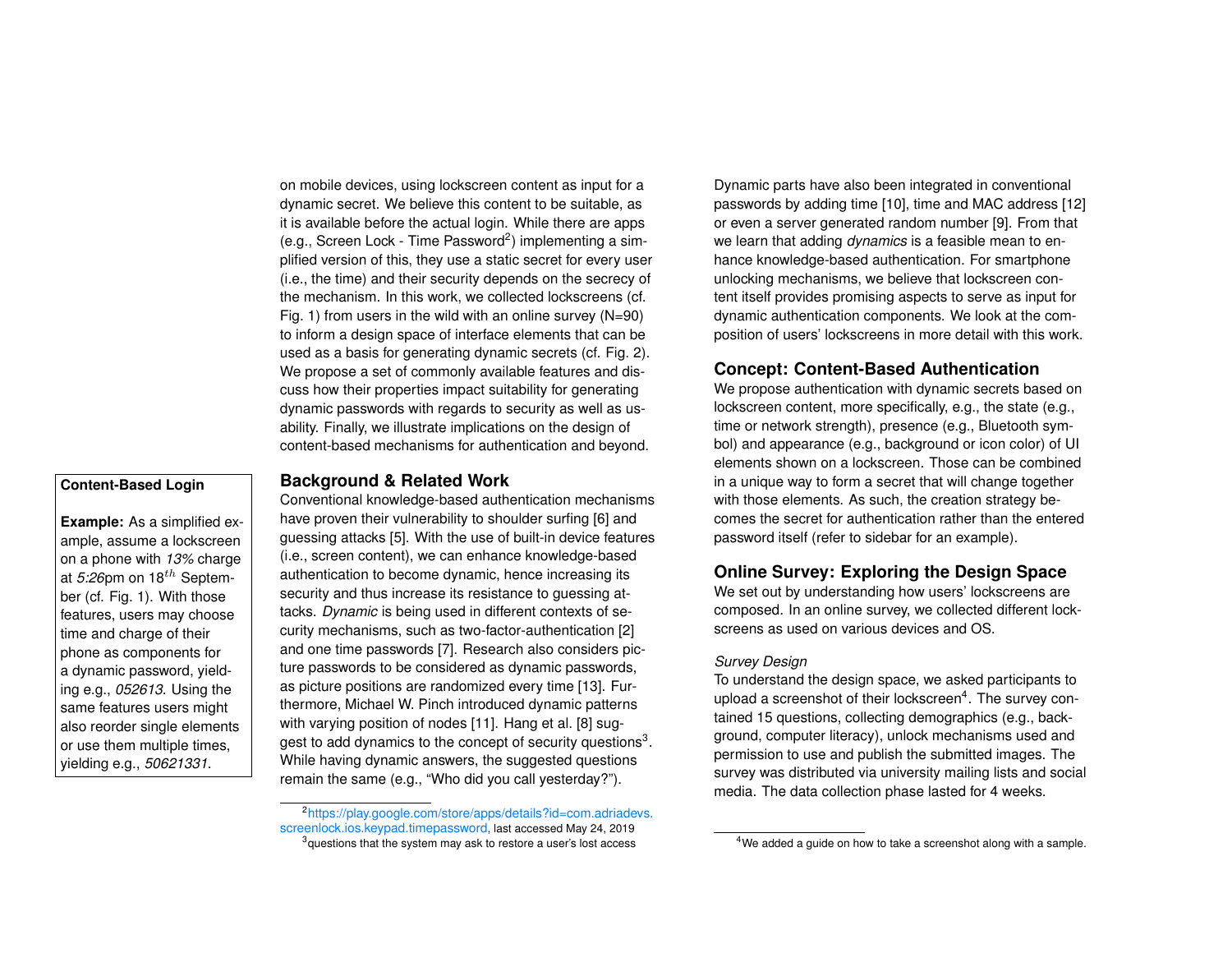<span id="page-2-0"></span>

**Figure 2:** We found lockscreen features evolving around three areas of the screen: status bar (top), main area (center), and bottom bar. For Lock-State, we found indications in different areas of the screen. Note that we found notifications in less than 10% of screenshots.

## *Participants*

 $\overline{a}$ 

| <b>Unlock</b><br><b>Mechanism</b> | 즡   | Pattern | Fingerprint | Face Recognition |  |
|-----------------------------------|-----|---------|-------------|------------------|--|
| PIN                               | 9.8 |         | 45          |                  |  |
| Pattern                           |     | 7.6     | 12          |                  |  |
| Fingerprint                       | 45  | 12      | 17.4        | 3.3              |  |
| Face<br>Recognition               |     |         | 3.3         |                  |  |

<span id="page-2-1"></span>**Table 1:** Combinations of unlocking mechanisms used by the participants. Table entries are percentages. The most common combination was fingerprint with PIN as a fallback (45%).

We received 99 responses (63 females, 27 males; age 17 to 42, M=22.70, SD=3.87). We excluded 9 responses due to screenshots not containing lockscreens. All participants pursue(d) a college degree with different backgrounds (e.g., Engineering, Philosophy, Medicine, ... ) and at different stages (postgraduate, master or PhD). Participants' are mostly German (50%) and Egyptian (43%). Table [1](#page-2-1) shows the unlocking mechanism used by the participants (i.e., main and fallback mechanism). In addition, one participant used face recognition, one used iris scan and three stated not to use any unlock mechanism.

#### *Limitations*

Our sample of participants comprised higher educated smartphone users from Germany and Egypt. While we found some cultural differences (e.g., some Egyptian participants had a Gregorian as well as an Islamic calendar on their lockscreen), we did not evaluate further differences to other cultures. Some participants reported to have modified their lockscreens, in particular by removing notifications, due to sensitive content. This might have lead to an underrepresentation of this feature in our design space.

## **Design Space**

We analyzed a total of 90 screenshots of lockscreens. By inspecting a subset, three researchers established an initial set of potential features (i.e., interface elements). We then independently coded the lockscreens using the established features, discussing and adding new features where necessary. Fig. [2](#page-2-0) depicts a high level overview over the features and Table [2](#page-3-0) provides counts on the occurrences of each feature with at least 10 occurrences in our data set.

## **Discussion**

#### *General & Personal Content*

We found a set of features that were universally present, namely *time*, a *battery symbol* and *network signal strength*. Battery charge in percent, the network provider, the date and a camera shortcut in the bottom bar were present in all but a few exceptional cases. Some features (e.g., weather information, 1/90) occurred rarely or never (refer Tab. [2\)](#page-3-0). We believe that an implementation should consider all universal features as input. Less frequent features may be used for other purposes (e.g., reversing the input if a certain element is present to further increase security).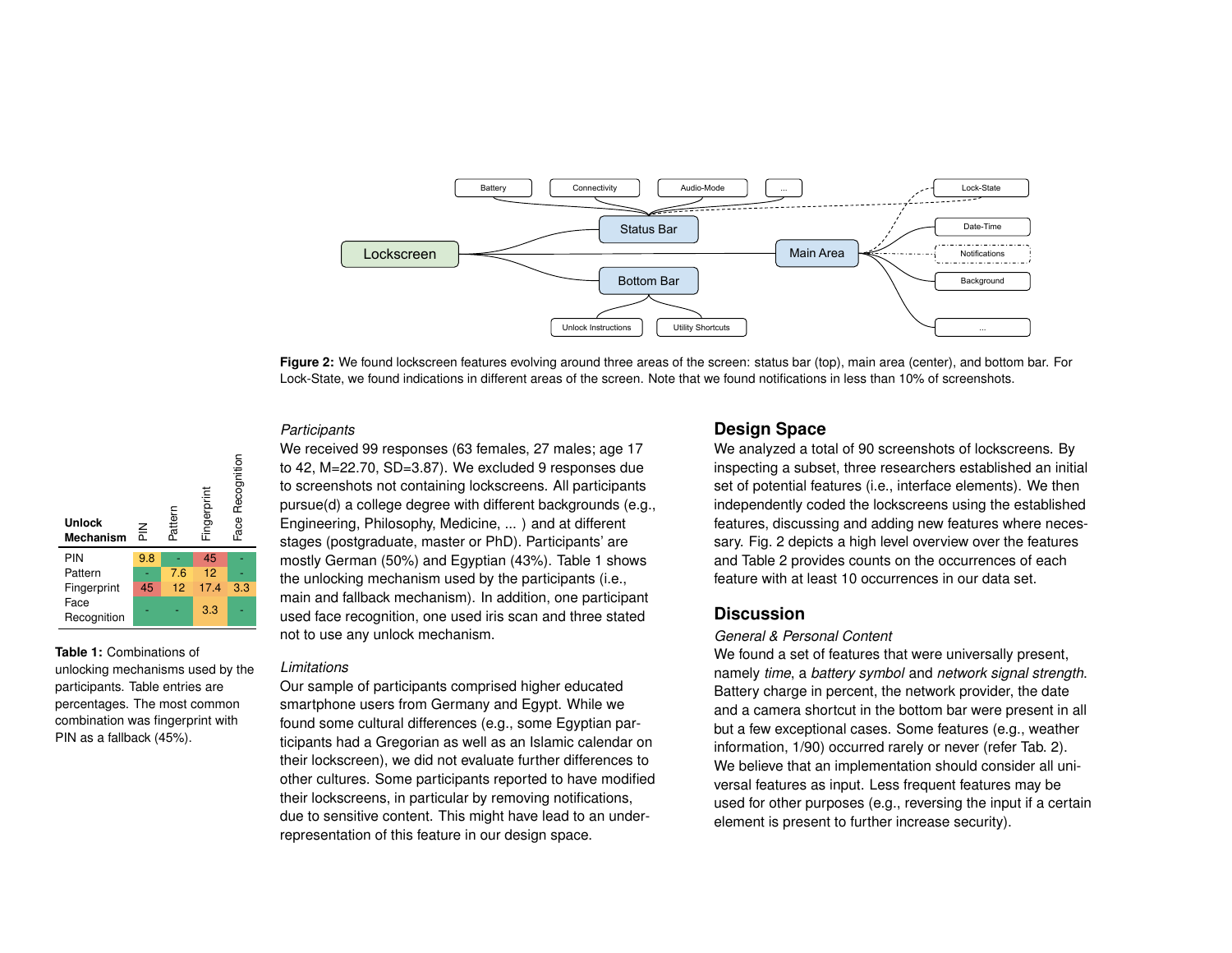|                      | Category       | Symbol      | #<br>Π |
|----------------------|----------------|-------------|--------|
|                      | Apps           | message     | 9      |
|                      | Audio          | vibration   | 11     |
|                      |                | silent      | 19     |
|                      | <b>Battery</b> | symbol      | 89     |
|                      |                | percentage  | 80     |
|                      |                | color       | 20     |
|                      |                | charging    | 12     |
|                      | Connectivity   | Wifi        | 59     |
| Status Bar           |                | signal      | 87     |
|                      |                | strength    |        |
|                      |                | network     | 28     |
| Lock State<br>System |                | standard    |        |
|                      |                | network     | 81     |
|                      |                | provider    |        |
|                      |                | Bluetooth   | 12     |
|                      |                | lock icon   | 39     |
|                      |                | screen      | 22     |
|                      |                | orientation |        |
|                      | Time           | alarm icon  | 24     |
|                      | Photo          | anything    | 35     |
|                      |                | people      | 16     |
|                      | Standard       | coloured    | 34     |
| Background           |                | etc.        |        |
|                      | Text           | standard    | 11     |
| Lockscreen<br>Time   |                | hours       | 90     |
|                      |                | minutes     | 90     |
|                      |                | weekday     | 85     |
|                      |                | month       | 85     |
|                      |                | month day   | 85     |
|                      | System         | unlock-     | 42     |
|                      |                | instruction |        |
|                      |                | telephone   | 17     |
| Bottom Bar           |                | microphone  | 12     |
|                      |                | camera      | 83     |

<span id="page-3-0"></span>**Table 2:** Feature categories and occurrences in our data set, sorted by screen area. We only report on features that appeared on more than 10% of the screenshots. Features in bold were universally present, though sometimes encoded differently (e.g. signal strength was missing in offline mode; the mode indicates no signal by itself).

## *Dynamics & Changing Frequency*

Some features we found on participants' lockscreens change quite frequently (e.g., minutes), others rarely to never (e.g., network provider). Hence, passwords relying on features with low change rates may become replayable when authenticating frequently (e.g., in the same minute). This may be prevented by adding artificial cues, i.e., systematically ensuring that two lockscreens will differ. Examples include changing elements (e.g., step counters, charge or signal strength) where artificial changes are hard to distinguish from real ones or adding artificial content (e.g., as part of the background image). To avoid replay in case the creation strategy is obtained, content-based passwords may still be complemented by a static, knowledge-based component.

## *Memorability & Clues*

Our concept shifts the effort from memorizing a password to memorizing a password generation strategy. This opens up new possibilities to ease memorability, e.g., by choosing elements based on a visual pattern or elements that contribute greater amounts of input (e.g., using the full date and time). How users would actually choose their strategies is a question we propose to answer in future work.

#### *Password Choice & Potential Attacks*

By including lockscreen features for password generation, the theoretical password space can be enhanced, depending on the users' features. However, "sweet spots" [\[3\]](#page-4-12) may evolve (i.e., users might choose similar secrets based on popular features). Furthermore, attackers knowing the mechanism could apply "smart" guessing attacks based on common lockscreen features.

*Lockscreen Content Beyond Authentication* Beyond the introduced authentication scenario, we see great potential for the use of lockscreen content. Options include, but are not limited to, giving subtle notifications to the user by artificially changing specific elements, use other input methods to select interface items (e.g., touch or gaze) or adding hidden functionality to certain interface elements.

# **Towards Designing Content-Based Authentication on Mobile Devices**

#### *How Do Features Influence Security*

Depending on the desired level of security, different content features may be used. Features with higher changing frequency may be harder to observe or guess. This may also hold for features that are not placed prominently on the lockscreen, but rather "hidden" in the status bar.

## *How Do Features Influence Usability*

By using visible cues on the lockscreen, we aim at supporting users (i.e., providing a visible memory aid for password composition) while at the same time preserving security (i.e., allowing for dynamic passwords). Compared to, e.g., password stores, the visual clue is a) co-located with the authentication (i.e., on the lockscreen), and b) dynamic.

## *Feature Choice & Lockscreen Design*

We see two directions for further research based on our design space. On one hand, we proposed a set of features as occurred in our data sample (N=90) and also highlighted how they influence security as well as usability. On the other hand, future lockscreens may also provide ideal features by design (e.g., with high changing frequency).

## **Conclusion**

With our work, we suggest to consider content-based authentication, in particular for mobile devices. We collected 90 lockscreens from in-the-wild users on which we base our design space and suggest directions for designing such authentication mechanisms. We hope to stimulate discussions around the security as well as the usability of our concept.